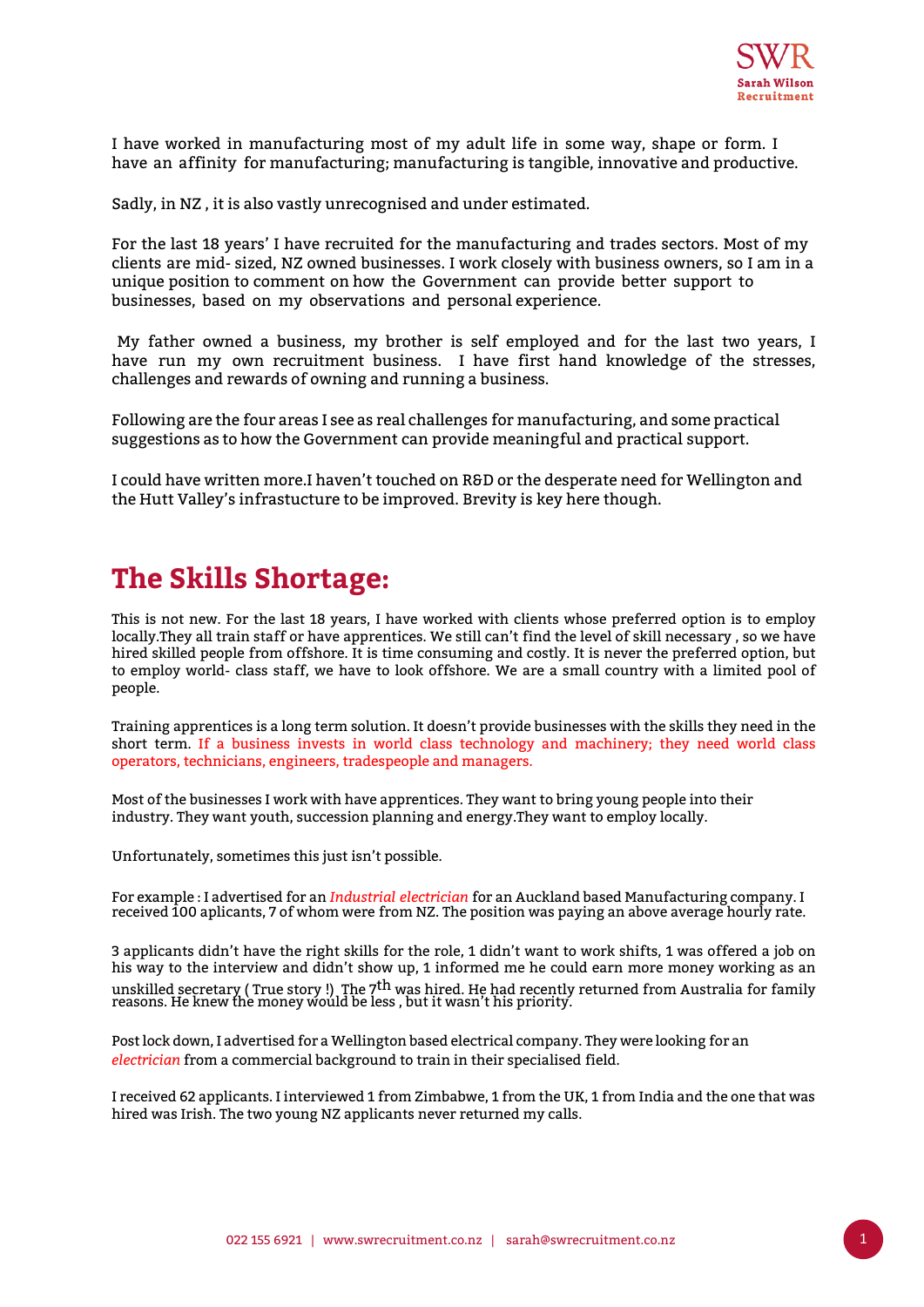

I have recruited for the packaging industry since 2002, and in 18 years I have only placed 1 New Zealander that was a *trade qualified die cutter*. They have all been South African, Philipino or English.

Earlier this year , after extensive advertising, a Wellington based packaging company hired a South African die cutter. Despite the company offering to pay for the families quarantine his family are still waiting on their visas. He is working here and his wife and family are in South Africa. The financial and mental pressure on them is huge.

*Engineers :* After extensive advertising a Masterton based heavy machinery business had no option but to employ an engineer from South Africa, a Wellington based packaging company employed a Fijian Indian and a Masterton based printing compnay employed a South African electrical engineer.

In every case, employing locally was the preferred option. It is cheaper, faster and less time consuming. It is not a choice to employ staff from offshore – it is often a necessity.

*Skilled machine operators :* The last people I placed were from India, Germany and the UK.

I can provide so many examples of this, and in every case we have advertised extensively and tried to recruit locally, but we just don't have the depth in NZ.

#### How can the Government help?

- If a business can prove they have advertised extensively and are training people they should be allowed to bring staff in from offshore. These migrants deserve surety about their residency status and businesses need surety to plan for investment and expansion.
- Remove the accreditation scheme: The whole process is too convoluted, expensive and requires information that some businesses do not want to share.
- Migrants are not attracted to NZ for the money; it is the lifestyle and their family's future. We need to attract migrants – not make it harder for them.
- For businesses and migrants, dealing with Immigration is frustrating, costly and time consuming. Surely, communication can be improved, consistent policies and systems put in place so people and businesses are not in limbo for so long.

#### **Training :**

One of the biggest costs associated with training is time. Senior staff members take time out of their days to train and oversee apprentices. This cuts into their productive time- which is a cost to the business.

While being trained, an apprentice is not providing much of an ROI. It isn't until they are qualified that they are an asset for a business, and after years' of training , there is no guarantee the apprentice won't move on – to another company or potentially Australia, where they will earn substantially more.

#### **How can the Government help?**

• Subsidise wages for apprentices. Currently some apprentices earn less than labourers; Make it a more appealing option.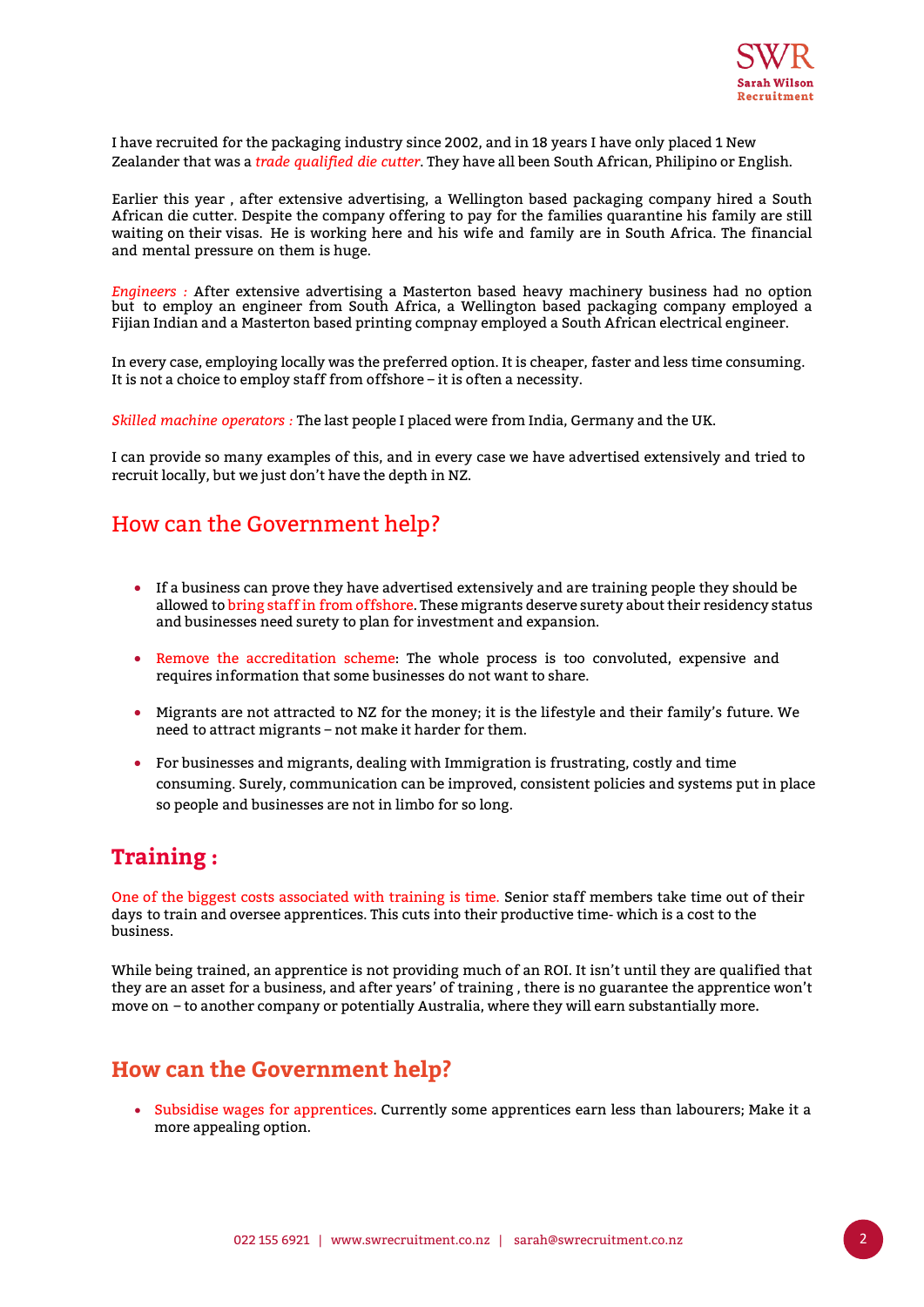

- Increased liaison between the Education sector and employers. Where are the skills gaps? Where will the skills gaps be in the future? What students/ backgrounds are best suited for what trades? Are there skills that need a formal qualification and better training that do not have one now?
- Improve the quality of pre- trades/engineering courses.
- After a year's study some students simply do not enough of a foundation to be of value to an employer. Should some courses be longer? Should they be more comprehensive? Again, liaising with employers is critical.
- Increase work experience for pre trades/ engineering/ skills- based students.
- If they are exposed to a wide range of businesses, they will have a better understanding of their options and potential employers are engaged.
- In a recession, one of the first groups to lose jobs is middle management these are people with vast experience, they are too senior to be on the tools or on the floor but not experienced enough to move up to senior management. *They are the ideal resource to help apprentices.* ITO's could employ these skilled people to liaise with apprentices and businesses.
- Businesses don't have the spare time or staff to allocate someone to ensure apprentices are up to date on their course work and practical work. By having experienced technical liaison people to work with apprentices and employers, you lighten the burden on the employer and provide support to the apprentice – Ensuring better outcomes all round.
- Ensure apprentices have a point of contact and course work is still provided printed and collated. It is unrealistic to expect them to be able to print out an 88pp section and come to grips with the contents on their own.
- Training for business owners and managers: Access to free or subsided training for owners and managers only have better outcomes for businesses. Employment law, H&S, Accounting, Lean Manufacturing or Marketing: There are so many areas that could be beneficial for business owners and managers. Access to ongoing training and knowledge can only benefit the business sector. (Thereby helping the economy)

# **Employment Law:**

In my experience, most employers are fair and reasonable. They provide as much support as they can to their employees. They are decent people trying to build a business. I have seen both employees and employers behave badly over the years.

As employees become increasingly litigious and employment law more complex, the onus is on employers to pre-empt every possible scenario in their employment contracts. Nothing can be assumed to be "common sense." As a result, Employment contracts have tripled in size over the last five years. What was once a straight- forward template is now the domain of HR Consultants and Employment lawyers.

This is another business cost: – financially and time wise.

One of the most common refrains I hear from employers is the difficulty of dismissing staff - Regardless of it being poor performance, absenteeism, poor attitude, bullying or dishonesty- It is a time consuming, laborious and ultimately expensive process.